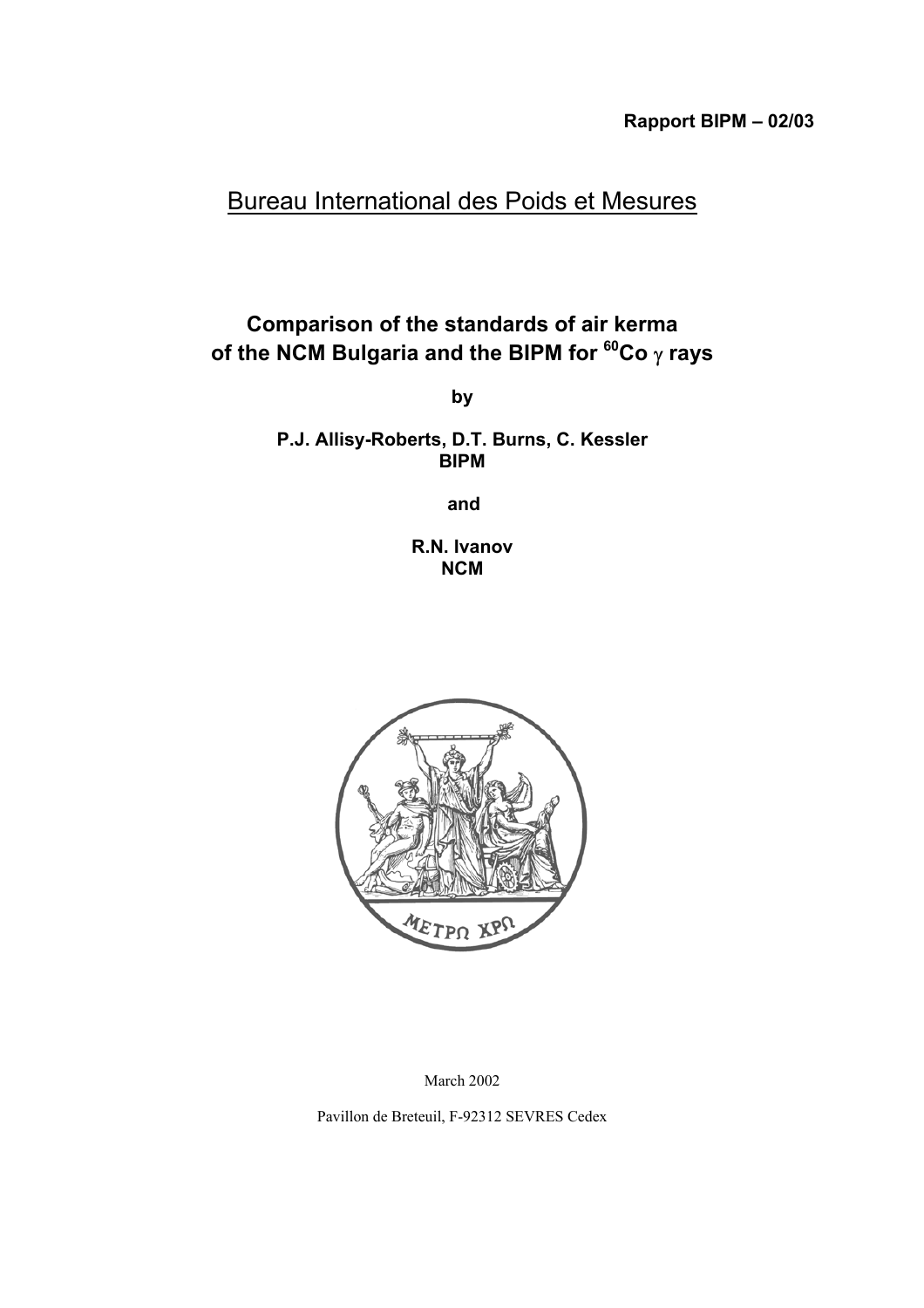## **Comparison of the standards of air kerma of the NCM Bulgaria and the BIPM for 60Co** γ **rays**

by

P.J. Allisy-Roberts\*, D.T. Burns\*, C. Kessler<sup>#</sup> and R.N. Ivanov\*\*

\*Bureau International des Poids et Mesures, F-92312 Sèvres Cedex

# on secondment from the Centro Regional de Referencia para

Dosimetría, Buenos Aries, Argentina \*\*National Center of Metrology, Sofia, Bulgaria

#### **Abstract**

A comparison of the standards of air kerma of the National Center of Metrology (NCM) and of the Bureau International des Poids et Mesures (BIPM) has been carried out in  ${}^{60}$ Co radiation. It shows that the ratio of the NCM and BIPM standards is 1.0117 with a relative standard uncertainty of  $1.9 \times 10^{-3}$ . This is the first comparison of air kerma standards of the NCM with the BIPM.

#### **1. Introduction**

A comparison of the standards of air kerma of the National Center of Metrology (NCM), Sofia, Bulgaria, and of the Bureau International des Poids et Mesures (BIPM), has been carried out in  ${}^{60}$ Co radiation. The NCM standard of air kerma is a graphite cavity ionization chamber constructed at the Országos Mérésügyi Hivatal (OMH), Budapest, Hungary (type ND1005/A, serial number 8008), details of which are given in section 3 of this report. The BIPM air kerma standard is described in [1]. This first comparison of the NCM air kerma standard took place at the BIPM in January 2002.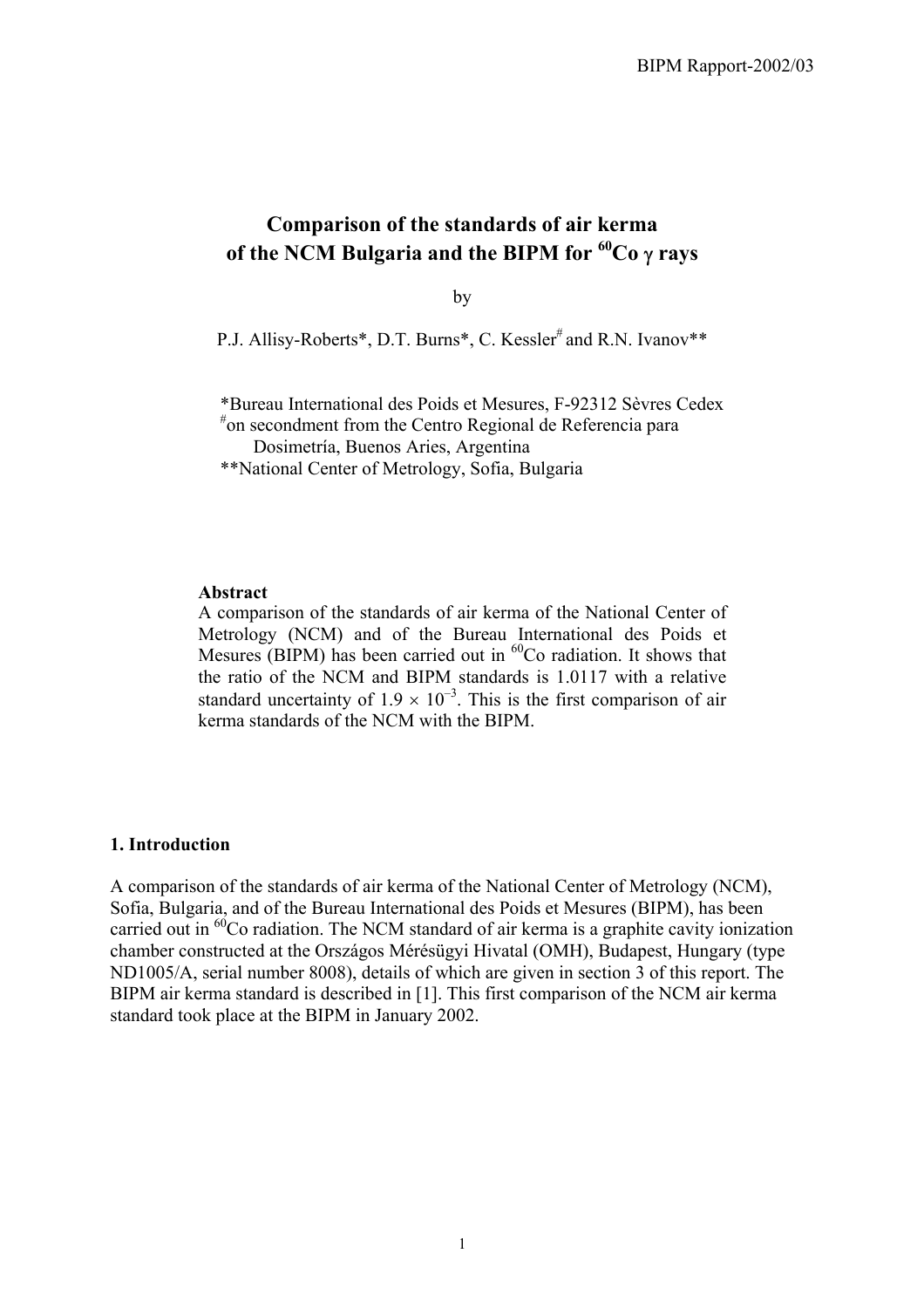### **2. Conditions of measurement**

The air kerma is determined at the BIPM under the following conditions [2]:

- the distance from source to reference plane is 1 m;
- the field size in air at the reference plane is 10 cm  $\times$  10 cm, the photon fluence rate at the centre of each side of the square being 50 % of the photon fluence rate at the centre of the square.

### **3. Determination of the air kerma rate**

The air kerma rate is determined using the relation

$$
\dot{K} = \frac{I}{m} \frac{W}{e} \frac{1}{1 - \overline{g}} \left( \frac{\mu_{en}}{\rho} \right)_{a,c} \overline{s}_{c,a} \prod k_i \qquad , \tag{1}
$$

where

- *I/m* is the ionization current per unit mass of air measured by the standard,
- *W* is the average energy spent by an electron of charge *e* to produce an ion pair in dry air,
- $\overline{g}$  is the fraction of electron energy lost to bremsstrahlung,
- $(\mu_{en}/\rho)_{ac}$  is the ratio of the mean mass-energy absorption coefficients of air and graphite,

 $\bar{s}_{\text{ca}}$  is the ratio of the mean stopping powers of graphite and air,

 $\prod k_i$  is the product of the correction factors to be applied to the standard.

The main characteristics of the NCM primary standard are given in Table 1. The volume determination was made by the OMH and consequently the comparison result will have correlations with that of the OMH.

**Table 1. Characteristics of the NCM standard for the measurement of air kerma**

| Standard<br>Type |                                                                                                             | Primary<br>ND1005/A - 8008<br>Nominal values |
|------------------|-------------------------------------------------------------------------------------------------------------|----------------------------------------------|
| Chamber          | Outer height / mm<br>Outer diameter / mm<br>Inner height / mm<br>Inner diameter / mm<br>Wall thickness / mm | 19<br>19<br>11<br>11<br>4                    |
| Electrode        | Diameter $/mm$<br>Height / mm                                                                               | 2<br>10                                      |
| Volume           | Air cavity / $cm3$<br>relative uncertainty / $cm3$                                                          | 1.0267<br>0.0003                             |
| Wall             | Material<br>Density / $g\cdot cm^{-3}$<br>Purity                                                            | ultrapure graphite<br>1.75<br>99.99%         |
| Applied tension  | Voltage $\sqrt{V}$                                                                                          | 250                                          |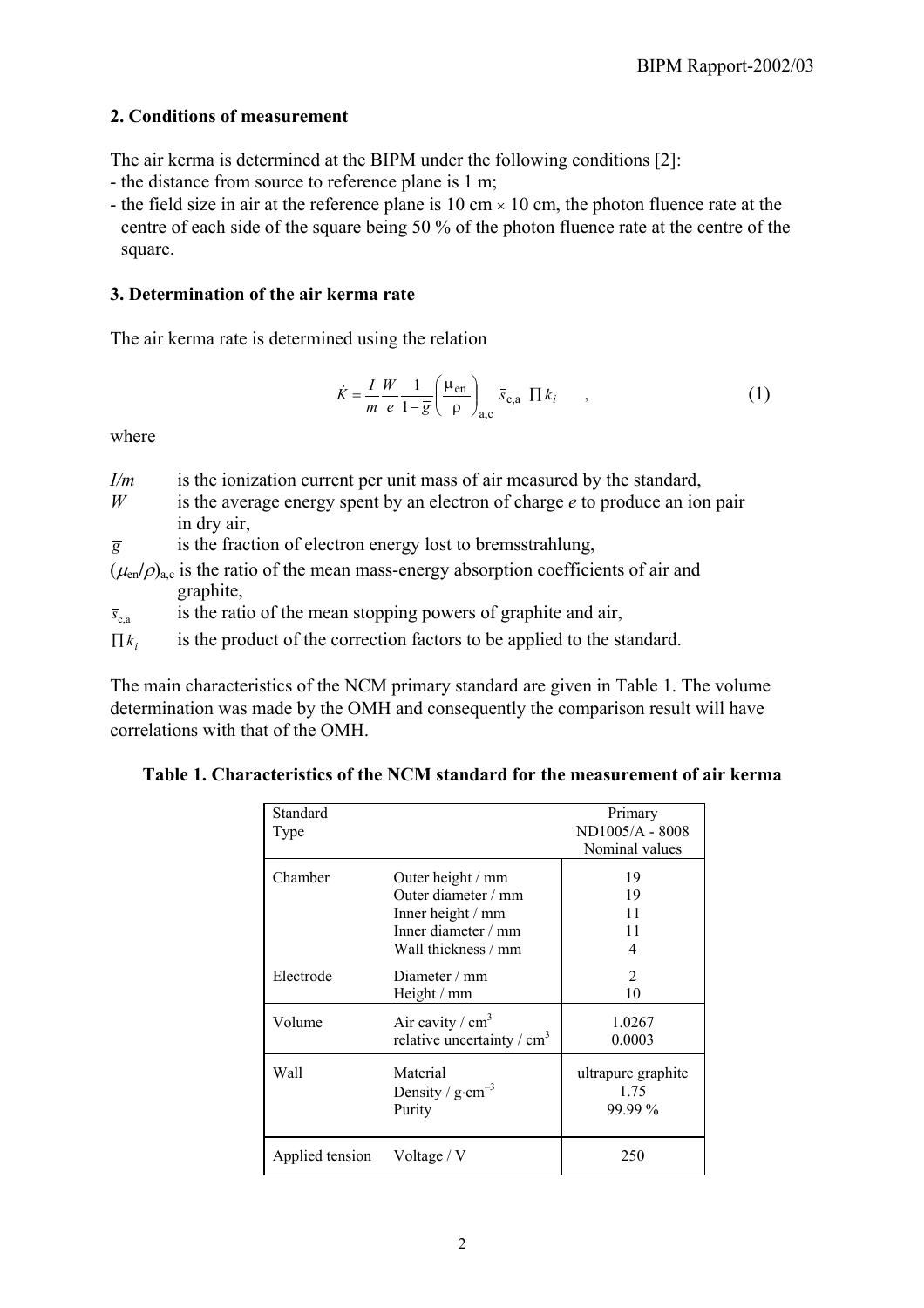### **4. Experimental results**

Data concerning the various factors entering in the determination of air kerma in the <sup>60</sup>Co beam using the two standards are shown in Table 2. They include the physical constants [3], the correction factors entering in (1), the volume of each chamber cavity and the associated uncertainties. Also shown are the relative uncertainties in the ratio  $R_K = \dot{K}_{NCM}/\dot{K}_{BIPM}$ .

|                    |                                                             | <b>BIPM</b> |                                            |                | NCM    |                                            |       |                                                              |       |
|--------------------|-------------------------------------------------------------|-------------|--------------------------------------------|----------------|--------|--------------------------------------------|-------|--------------------------------------------------------------|-------|
|                    |                                                             | values      | $100 \times$ Relative<br>$(1)$ uncertainty |                | values | $100 \times$ Relative<br>$(1)$ uncertainty |       | $100 \times$ Relative <sup>(1)</sup><br>uncertainty of $R_K$ |       |
|                    |                                                             |             | $S_1$                                      | $u_i$          |        | $S_{\rm i}$                                | $u_i$ | $S_1$                                                        | $u_i$ |
|                    | <b>Physical constants</b>                                   |             |                                            |                |        |                                            |       |                                                              |       |
|                    | dry air density / $\text{kg} \cdot \text{m}^{-3}$ (2)       | 1.2930      | $\qquad \qquad \blacksquare$               | 0.01           | 1.2930 | $\qquad \qquad \blacksquare$               | 0.01  |                                                              |       |
|                    | $(\mu_{\text{\rm en}}/\rho)_{\text{a,c}}$                   | 0.9985      |                                            | 0.05           | 0.9985 |                                            | 0.05  |                                                              |       |
|                    | stopping power ratio $\bar{s}_{c,a}$                        | 1.0010      |                                            |                | 1.0008 |                                            |       |                                                              |       |
| $W/e / (J C^{-1})$ |                                                             | 33.97       | $\blacksquare$                             | 0.11           | 33.97  |                                            | 0.11  |                                                              |       |
|                    | $\overline{g}$ fraction of energy lost to<br>bremsstrahlung | 0.0032      |                                            | 0.02           | 0.0032 |                                            | 0.02  |                                                              |       |
|                    | <b>Correction factors</b>                                   |             |                                            |                |        |                                            |       |                                                              |       |
| $k_{\rm s}$        | recombination losses                                        | 1.0015      | 0.01                                       | 0.01           | 1.0022 | 0.01                                       | 0.01  | 0.01                                                         | 0.03  |
| $k_{\rm h}$        | humidity                                                    | 0.9970      | $\blacksquare$                             | 0.03           | 0.9975 | $\overline{a}$                             | 0.05  | $\overline{a}$                                               | 0.05  |
| $k_{\rm st}$       | stem scattering                                             | 1.0000      | 0.01                                       | $\blacksquare$ | 0.9995 | 0.01                                       | 0.01  | 0.01                                                         | 0.01  |
| $k_{\text{att}}$   | wall attenuation                                            | 1.0398      | 0.01                                       | 0.04           |        |                                            |       |                                                              |       |
| $k_{\rm sc}$       | wall scattering                                             | 0.9720      | 0.01                                       | 0.07           | 1.0237 | 0.03                                       | 0.08  | 0.03                                                         | 0.11  |
| $k_{\rm CEP}$      | mean origin of electrons                                    | 0.9922      |                                            | 0.01           | 0.9968 |                                            |       |                                                              |       |
| $k_{\rm an}$       | axial non-uniformity                                        | 0.9964      | $\overline{\phantom{a}}$                   | 0.07           | 1.0005 |                                            | 0.08  | $\overline{a}$                                               | 0.12  |
| $k_{\rm rh}$       | radial non-uniformity                                       | 1.0016      | 0.01                                       | 0.02           | 1.0000 | 0.01                                       | 0.02  | 0.01                                                         | 0.03  |
|                    | Measurement of $I/v\rho$                                    |             |                                            |                |        |                                            |       |                                                              |       |
| $\mathcal{V}$      | volume $/cm3$                                               | 6.8028      | 0.01                                       | 0.03           | 1.0267 | 0.01                                       | 0.03  | 0.01                                                         | 0.04  |
| Ι                  | ionization current                                          |             | 0.01                                       | 0.02           |        | 0.01                                       | 0.04  | 0.01                                                         | 0.04  |
|                    | Uncertainty                                                 |             |                                            |                |        |                                            |       |                                                              |       |
|                    | quadratic summation                                         |             | 0.03                                       | 0.17           |        | 0.03                                       | 0.18  | 0.04                                                         | 0.18  |
|                    | combined uncertainty                                        |             |                                            | 0.17           |        |                                            | 0.19  |                                                              | 0.19  |

#### **Table 2. Physical constants and correction factors entering in the determination of air kerma and their estimated relative standard uncertainties in the BIPM 60Co beam**

 $(1)$  Expressed as one standard uncertainty.

*s*<sub>i</sub> represents the relative standard Type A uncertainty, estimated by statistical methods;

 $u_i$  represents the relative standard Type B uncertainty, estimated by other means.

 $(2)$  At 101 325 Pa and 273.15 K.

The correction factors for the NCM standard were determined at the NCM. The results of some measurements at the BIPM of the effects of ion recombination were also used.

The ratio of the ionization currents obtained for the NCM standard with applied voltages of 250 V and 100 V (using both polarities) was measured for four different air kerma rates in the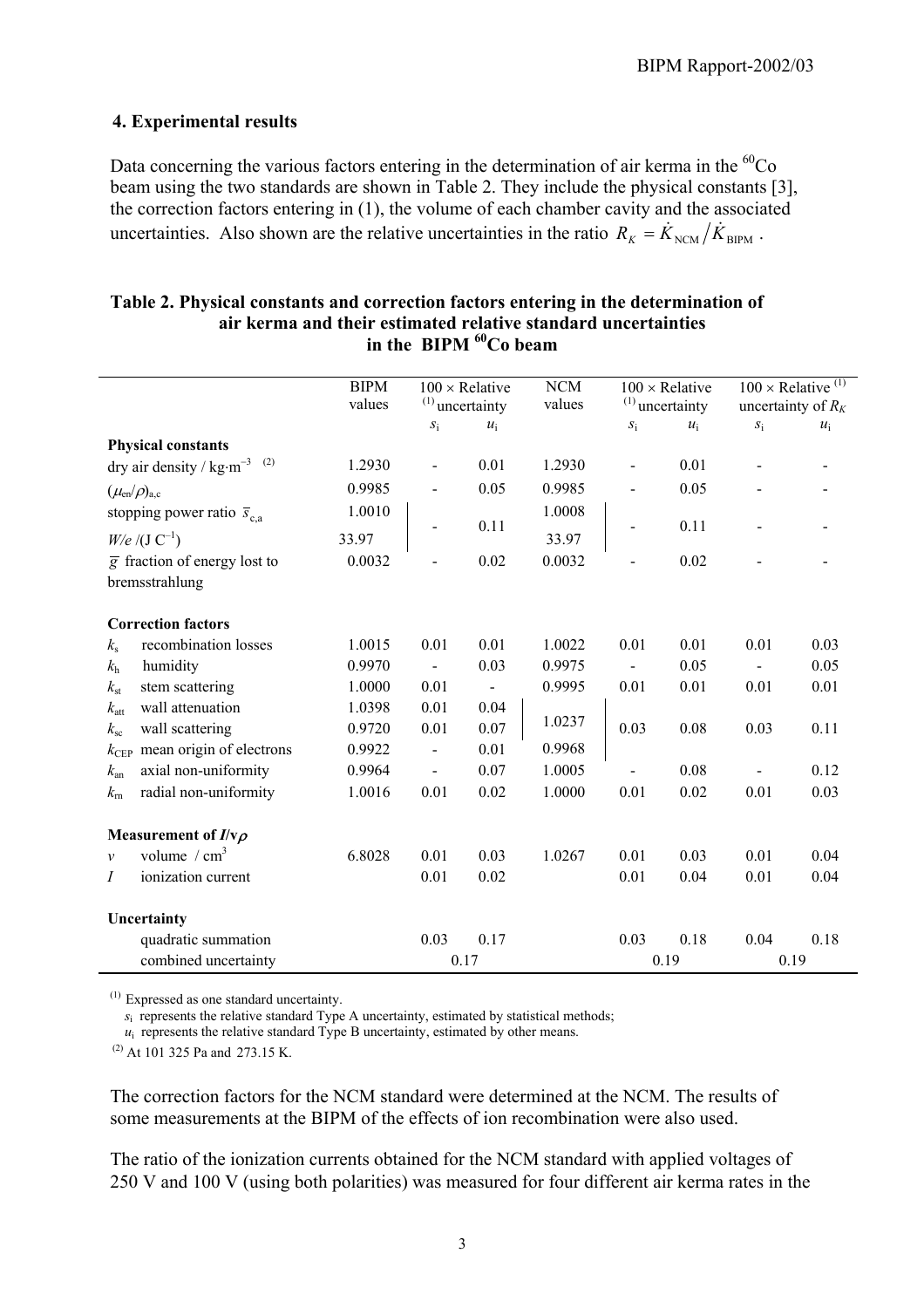BIPM <sup>60</sup>Co beam. A linear fit to these data identified an ion recombination effect at 250V, the same as that previously determined at the BIPM for this chamber type. Consequently, the correction factor  $k<sub>s</sub>$  of 1.0022 (0.0001) for ion recombination at 250 V and 83 pA was applied to the NCM standard in the BIPM beam. Figure 1 shows the experimental determination. This correction is effectively for initial recombination and diffusion combined as the volume recombination is not significant at the BIPM air kerma rate. Consequently, a similar correction would be expected to apply at the NCM as a larger correction would only be appropriate for an air kerma rate in excess of 5 mGv  $s^{-1}$ .





The determination of the correction factor for the attenuation and scatter in the walls of the ionization chamber has been made using the Monte Carlo code EGS4 plus FOTELP. The value obtained for these corrections was  $k_{\text{att}}k_{\text{sc}} = 1.0237 (0.0008)$ . This value is significantly larger that that obtained by the experimental extrapolation method at the NCM (1.0163) which is as expected. The calculated value agrees with that computed by the SZMDM using the same MC code for a similar primary standard  $(1.0231)$  [4]. Indeed the value of  $k_{\text{att}}k_{\text{sc}}k_{\text{CEP}}$  $(1.0204, s = 0.0009)$  calculated by the NCM agrees within the uncertainties with the value of 1.0211 (*s* = 0.0001) calculated for a similar type of chamber at the NRC, Canada [5] using EGSnrc. The OMH has also calculated (using EGSnrc) a value of 1.0212 (*s* = 0.0003) for their primary standard of the same type [6], compared with the value of  $1.0219$  ( $s = 0.0001$ ) calculated at the NRC for this OMH chamber. An equivalent preliminary calculation at the BIPM using the MC code PENELOPE yielded a result for  $k_{\text{att}}k_{\text{sc}}k_{\text{CEP}}$  of 1.0208 ( $s = 0.0002$ ) for the NCM chamber.

The correction factor  $k_{\rm m}$  for the radial non-uniformity of the BIPM beam over the section of the NCM standard had been estimated previously with a numerical value of 1.0003 [7]. However, the calculations for the non-uniformity effects made by the NCM include a component of the radial non-uniformity in their beam. Therefore, a value of unity has been used in the BIPM beam.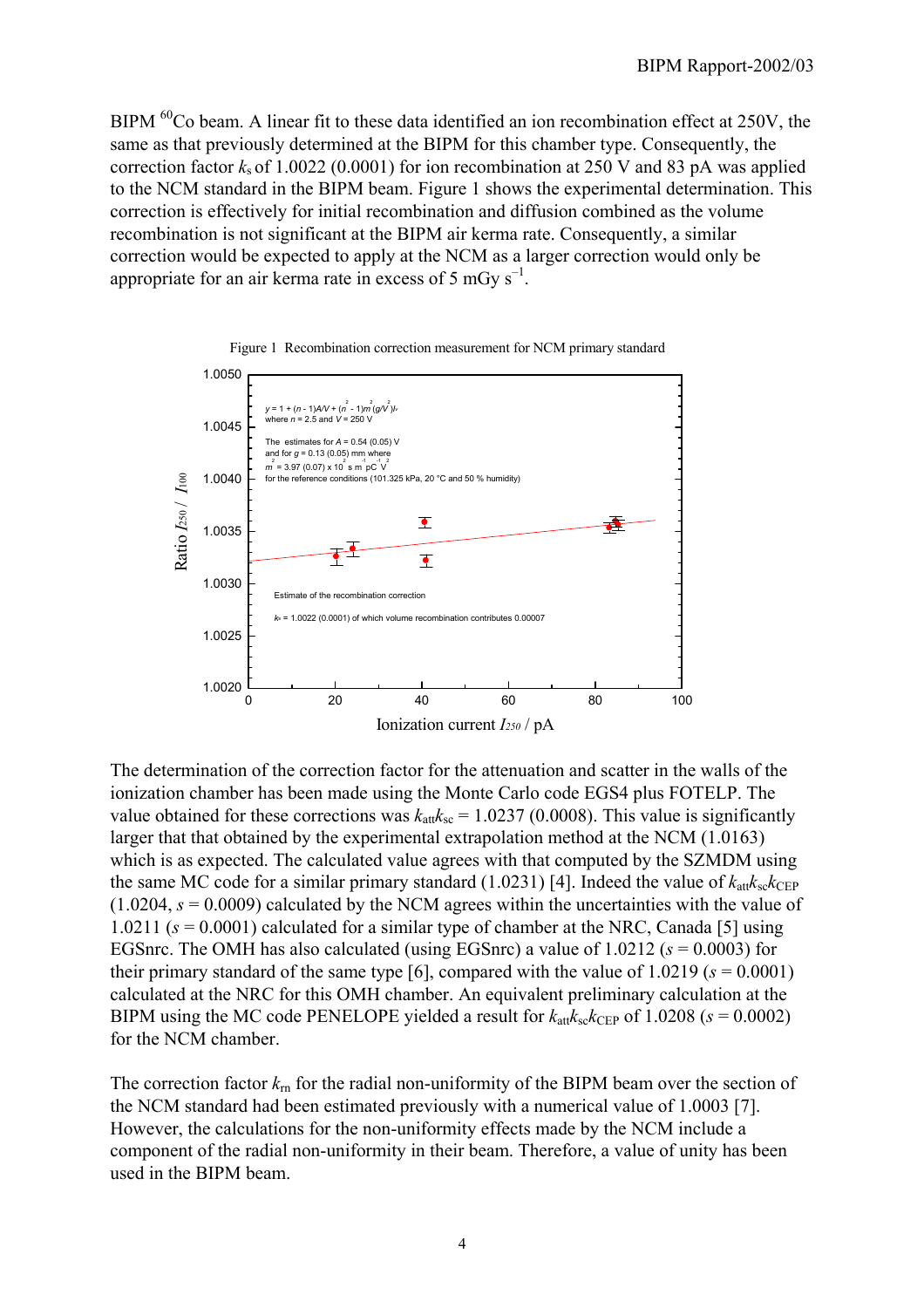The result of the comparison  $R_K = K_{NCM} / K_{RIPM}$  is given in Table 3. Five independent measurements were made over sixteen days with the NCM standard. The relative combined uncertainty associated with these measurements is  $2 \times 10^{-4}$ . The  $\dot{K}_{\text{BIPM}}$  value of 2.3913  $(s = 0.0002)$  mGy⋅s<sup>-1</sup> is the mean of measurements performed over a period of several months before and after the present comparison. The ratio of the values of the air kerma rate determined by the NCM and the BIPM standards is 1.0117 with a combined standard uncertainty  $u_c$  of 0.0019. Some of the uncertainties in  $\dot{K}$  which appear in both the BIPM and the NCM determinations (such as air density,  $W/e$ ,  $\mu_{en}/\rho$ ,  $\bar{g}$ ,  $\bar{s}_{ca}$  and  $k_h$ ) cancel when evaluating the uncertainty of  $R_K$ , as shown in Table 2.

**Table 3. Results of the NCM-BIPM comparison of primary standards of air kerma**

| $I_{\text{NCM}}$ / pA | $u_I$ / pA | $_{\rm M}$ (1) / mGy·s <sup>-1</sup><br>$K_{\text{NCM}}$ | $R_K$  | $u_{\rm c}$ |
|-----------------------|------------|----------------------------------------------------------|--------|-------------|
| 92.451                | 0.018      | 2.4193                                                   | 1.0117 | 0.0019      |

<sup>(1)</sup> The  $\dot{K}$  values refer to an evacuated path length between source and standard and are given at the reference date of 2002-01-01, 0h UT where the half life of <sup>60</sup>Co is taken as 1 925.5 days ( $u = 0.5$  days) [8].

### **6. Discussion**

The calibration of an NCM secondary standard (type N1001 serial number 7814) made at each institute was used to confirm the calibration capability under the reference conditions (20 °C, 101.325 kPa and 50 % humidity). The calibration coefficient at the BIPM is compared with that obtained at the NCM in Table 4. The relative uncertainties are given in Table 5.

| Laboratory  | $\dot{K}_{\rm lab}$ <sup>(1)</sup><br>$\mu$ Gy·s <sup>-1</sup> | $I_{\text{lab}}^{(1)}$<br>$'$ pA | $N_{K}$<br>/ $Gy \cdot \mu C^{-1}$ | 100 $u_c$ | $R_K'$    | $100 u_c$ |
|-------------|----------------------------------------------------------------|----------------------------------|------------------------------------|-----------|-----------|-----------|
| <b>NCM</b>  | 318.5                                                          | 212.5                            | 1.499                              | 0.34      | $0.996_0$ | 0.35      |
| <b>BIPM</b> | 2391                                                           | 1589                             | 1.505                              | 0.18      |           |           |

**Table 4. Calibration comparison using the NCM transfer chamber**

In comparing the indirect result in Table 4 and the  $R_K$  value in Table 3 (that have a difference of 1.57 %), the high level of correlation that exists between these two results should be considered. If the obvious correlations are removed, the standard uncertainty of the calibration comparison reduces to the uncertainties related to differences in the beams at the NCM and the BIPM, the positioning of the transfer chamber and the measurement of the ionization current, a total combined relative uncertainty of  $3 \times 10^{-3}$ . There is some evidence that a larger uncertainty should be attributed to the reproducibility of a calibration at the NCM rather than that indicated in Table 5.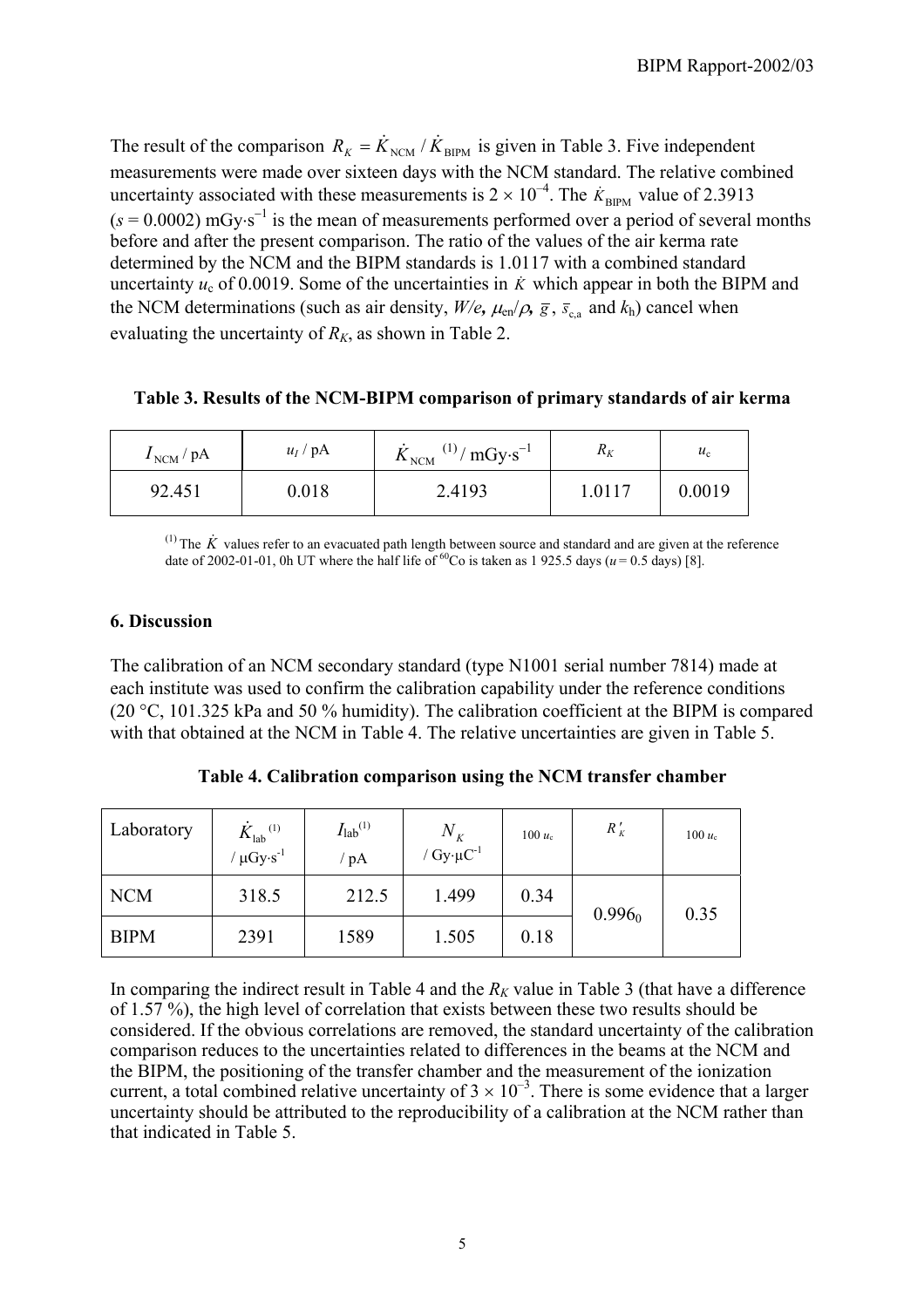The results of comparisons at the BIPM with standards of the same type as that of the NCM are given in Table 6 and shown in Figure 2 (in green). There appear to be two groups of results, each of which is self-consistent within the estimated uncertainties, but different from each other by up to 1 %. The group with the higher values its wall correction factors evaluated using MC calculations. However, some of the other NMIs with standards of different shapes have also used MC calculations but their results are consistent with the lower group's values.

|                                                                                                                                                                | <b>Uncertainty in</b>                |                      | <b>Uncertainty in</b>            |              | <b>Uncertainty in</b> |                                      |
|----------------------------------------------------------------------------------------------------------------------------------------------------------------|--------------------------------------|----------------------|----------------------------------|--------------|-----------------------|--------------------------------------|
|                                                                                                                                                                | $N_{\scriptscriptstyle K_{\rm NCM}}$ |                      | $N_{\mathit{K}_{\mathrm{BIPM}}}$ |              | $R'_{K}$              |                                      |
| Relative standard uncertainty in the                                                                                                                           | 100 $s_i$                            | 100 $u_i$            | 100 $s_i$                        | $100 u_i$    | 100 $s_i$             | 100 $u_i$                            |
| measurement of                                                                                                                                                 |                                      |                      |                                  |              |                       |                                      |
| Air kerma rate (see Table 2)<br>Ionization current of transfer chamber<br>Chamber position / reproducibility<br>Beam spectra difference<br>Humidity difference | 0.03<br>0.04<br>0.06                 | 0.18<br>0.12<br>0.25 | 0.03<br>0.03<br>0.01             | 0.17<br>0.01 | 0.04<br>0.05<br>0.06  | 0.19<br>0.12<br>0.25<br>0.03<br>0.05 |
| <b>Relative standard uncertainty</b>                                                                                                                           |                                      |                      |                                  |              |                       |                                      |
| quadratic summation                                                                                                                                            | 0.08                                 | 0.33                 | 0.04                             | 0.17         | 0.09                  | 0.34                                 |
| combined uncertainty                                                                                                                                           | 0.34                                 |                      | 0.18                             |              | 0.35                  |                                      |

| Table 5. Estimated relative standard uncertainties in the calibration factor, $N_{K_2}$ |
|-----------------------------------------------------------------------------------------|
| of the transfer chamber                                                                 |

| Table 6. Comparison of the ND1005-type standards belonging to national laboratories |
|-------------------------------------------------------------------------------------|
| with the BIPM standard                                                              |

| Laboratory and year              | $\dot{K}_{\rm Lab}$ / $\dot{K}_{\rm BIPM}$ | $100 \times$ relative standard<br>uncertainty |  |
|----------------------------------|--------------------------------------------|-----------------------------------------------|--|
|                                  | $^{60}Co$                                  | $u_{c}$                                       |  |
| UDZ 1992 [9]                     | 0.9992                                     | 0.23                                          |  |
| OMH 1972 [10]                    | 1.0039                                     | 0.58                                          |  |
| 1986 [11]                        | 1.0009                                     | 0.25                                          |  |
| 1994 [12] [6]                    | 1.0109                                     | 0.25                                          |  |
| 1980, 1989 [13,14]<br><b>BEV</b> | 1.0014                                     | 0.3                                           |  |
| 1994 [15]                        | 1.0040                                     | 0.22                                          |  |
| 1995 [16]                        | 1.0029                                     | 0.25                                          |  |
| LNMRI 1986 [17]                  | 1.0010                                     | 0.26                                          |  |
| 1995 [18]                        | 1.0004                                     | 0.23                                          |  |
| GUM 1996 [19]                    | 0.9987                                     | 0.28                                          |  |
| ENEA 1998 [20]*                  | 1.0103                                     | 0.28                                          |  |
| SMU 2000 [21]*                   | 1.0033                                     | 0.27                                          |  |
| <b>SZMDM 2001 [5]</b>            | 1.0079                                     | 0.18                                          |  |
| NCM 2002 (this work)             | 1.0117                                     | 0.19                                          |  |

\* Provisional results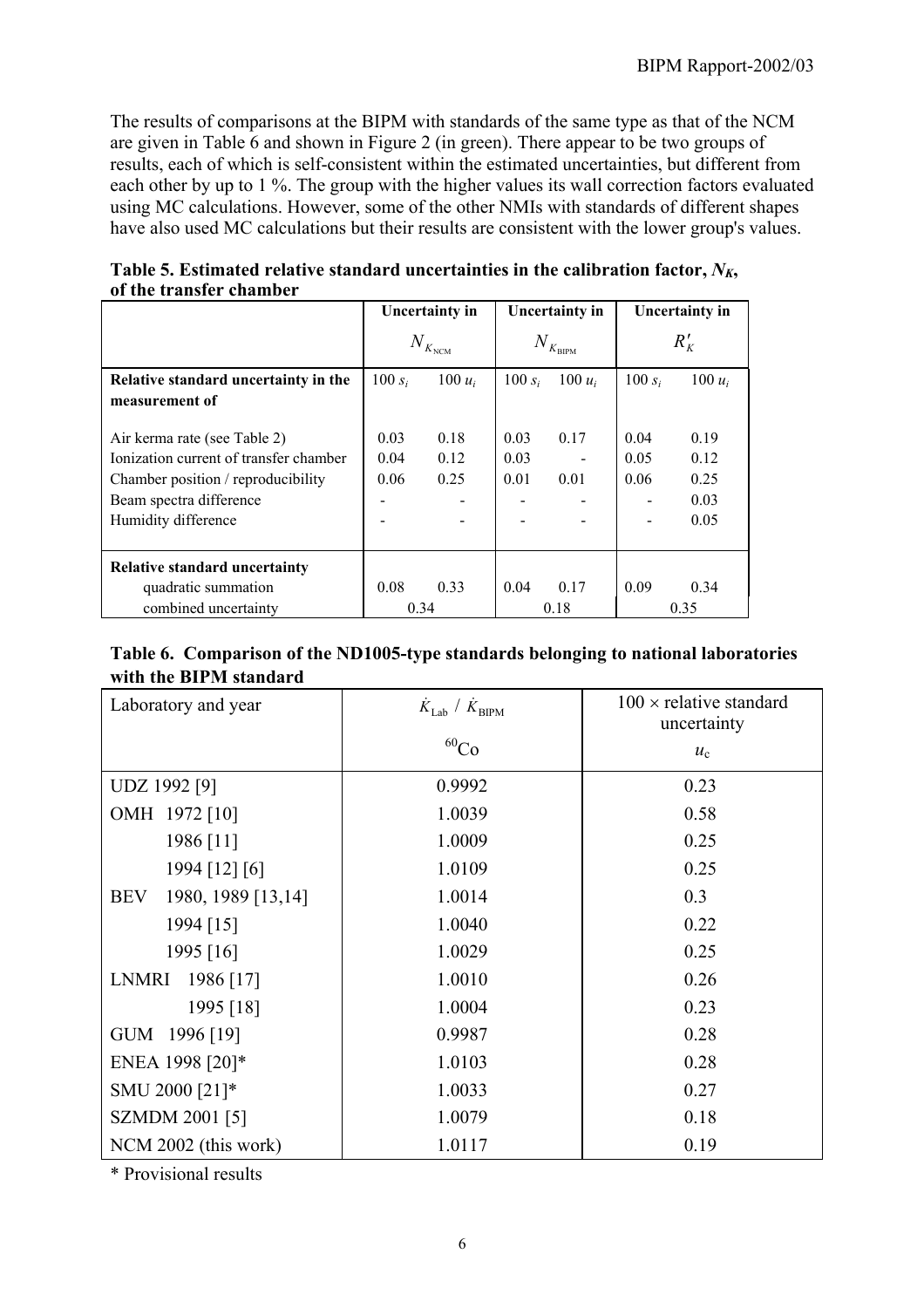Currently, all the NMIs that have previously used experimental extrapolation methods to determine wall correction factors are checking their factors using various Monte Carlo codes. It is anticipated that it will be a further twelve months before all the NMIs are ready for their results to be entered into the BIPM key comparison database (KCDB). In the meantime, the BIPM is also reviewing its experimental and calculated results for the wall corrections of its primary standard.

#### **7. Conclusion**

The comparison result for the NCM standard for air kerma in  ${}^{60}$ Co gamma radiation is  $R_K$  = 1.0117 (0.0019).

Figure 2 International air kerma comparison results

The results for all the NMIs are shown in Figure 2 where some differences between the NMIs can be attributed to the method of correction for the wall effect. All the NMIs and the BIPM are currently re-evaluating their cavity chamber wall correction factors and this may well change the overall picture for the comparison results in the future. Once agreed, these data will be used in the Appendix B of the KCDB for the BIPM key comparison of air kerma in  $60^{\circ}$ Co gamma radiation.



National metrology institute and year of comparison

#### **References**

[1] BOUTILLON M. and NIATEL M.-T., A study of a graphite cavity chamber for absolute measurements of <sup>60</sup>Co gamma rays, *Metrologia*, 1973, 9, 139-146.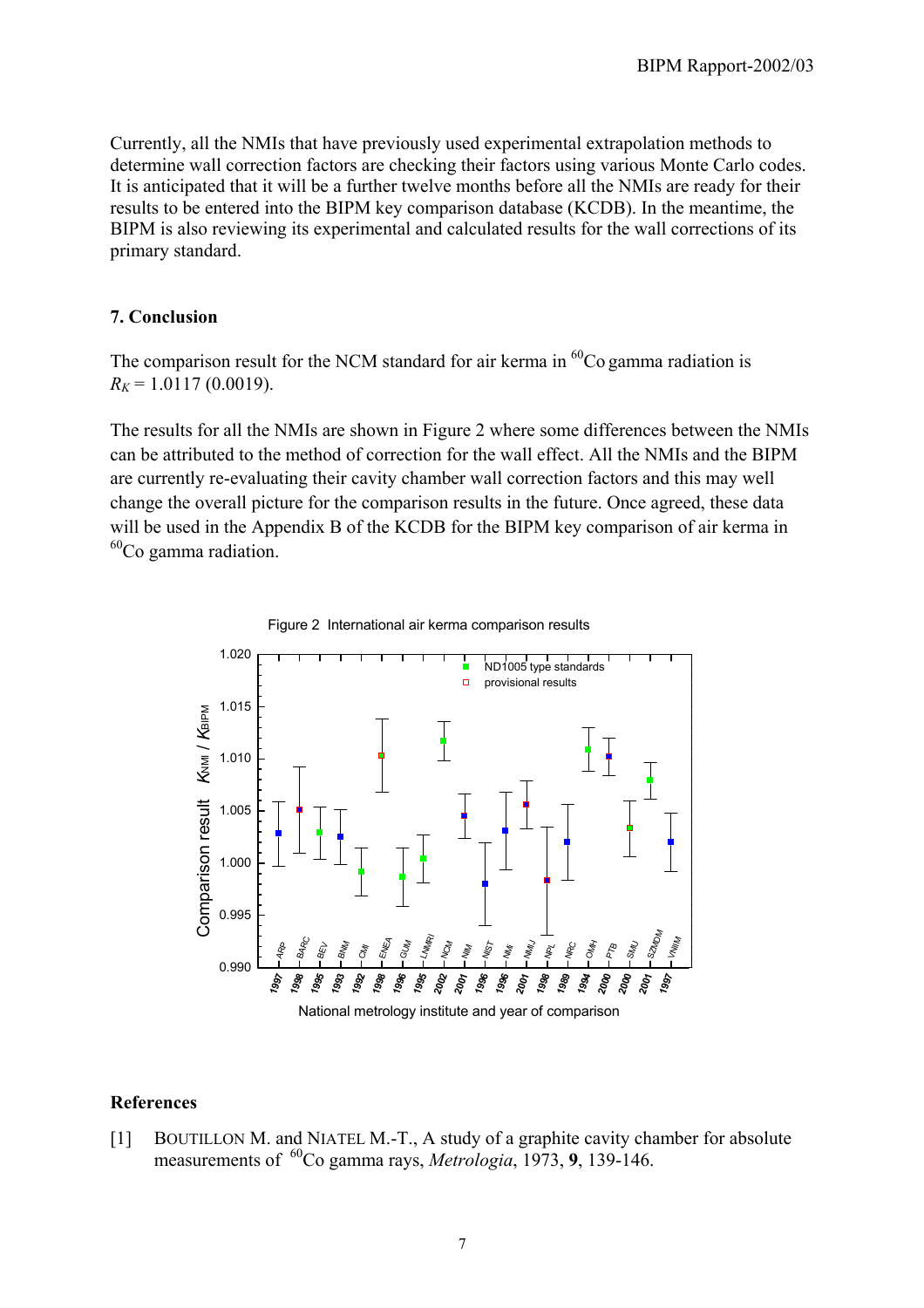- [2] BOUTILLON M. ALLISY-ROBERTS P.J. and BURNS D.T., Measuring conditions used for the calibration of ionization chambers at the BIPM, *Rapport BIPM-01/04*, 2001, 19 pp.
- [3] BIPM, Constantes physiques pour les étalons de mesure de rayonnement, *BIPM Com. Cons. Etalons Mes. Ray. Ionisants*, *Section (I)*, 1985, **11**, p. R45 (Paris: Offilib).
- [4] ALLISY-ROBERTS P.J., BURNS D.T., KESSLER C. and SPASIĆ-JOKIĆ V. Comparison of the standards of air kerma of the SZMDM Yugoslavia and the BIPM for  ${}^{60}Co$  γ rays, *Rapport BIPM-02/01*, 2002, 9 pp.
- [5] Rogers D.W.O. and Treurniet J. Monte Carlo calculated wall and axial non-uniformity corrections for primary standards of air kerma, *NRCC Report PIRS–663* and *CCRI Working document* CCRI(I)/99-26, 1999, 25 pp.
- [6] Csete I., New correction factors for the OMH air kerma standard for  $^{137}Cs$  and  $^{60}Co$ Radiation *CCRI Working document* CCRI(I)/01-03, 2001, 2 pp.
- [7] BOUTILLON M. and PERROCHE A.-M., Radial non-uniformity of the BIPM  $^{60}$ Co beam, *Rapport BIPM-89/2*, 1989, 9 pp.
- [8] IAEA, X- and gamma-ray standards for detector calibration, *IAEA TECDOC-619,* 1991.
- [9] PERROCHE A.-M., BOUTILLON M., KOVAR I and WAGNER R., Comparison of the air kerma standards of the UDZ and the BIPM for 60Co radiation, *Rapport BIPM-93/1*, 1993, 6 pp.
- [10] NIATEL M.-T., Comparaison des étalons d'exposition  $(^{60}Co)$  du BIPM et de l'OMH, *Procès-verbaux du CIPM*, **41** (1973) 62 (Paris: Offilib).
- [11] ALLISY A., BIPM comparison of exposure rate and air kerma rate in  ${}^{60}Co$  gamma rays, *BIPM Rapport*, October 1986.
- [12] PERROCHE A.-M., BOUTILLON M. and CSETE I., Comparison of the standards of air kerma of the OMH and the BIPM for  $^{137}Cs$  and  $^{60}Co \gamma$  rays, *Rapport BIPM-94/13*, 1994, 10 pp.
- [13] NIATEL M.-T. and BOUTILLON M., Comparaison d'étalon d'exposition, *Procès-verbaux du CIPM*, **49** (1981) 61 (Paris: Offilib).
- [14] LEITNER A., Adoption of new values of physical constants for radiation measurement standards, *Letter to BIPM*, (Personal communication) August 1989.
- [15] PERROCHE A.-M., BOUTILLON M. and LEITNER A., Comparison of the standards of air kerma and absorbed dose to water of the BEV and the BIPM for 60Co γ rays, *Rapport BIPM-94/7*, 1994, 7 pp.
- [16] ALLISY-ROBERTS P.J., BOUTILLON M. and WITZANI J., Comparisons of the standards of air kerma of the BEV and the BIPM for  $^{137}Cs$  and  $^{60}Co$  γ rays, *Rapport BIPM-95/5*, 1995, 9 pp.
- [17] DE ALMEIDA C.E. and NIATEL M-T., Comparisons between IRD and BIPM exposure and air kerma standards for cobalt-60 gamma rays, *Rapport BIPM-86/12*, 1986, 20 pp.
- [18] ALLISY-ROBERTS P.J., BOUTILLON M. and RODRIGUES L.N., Comparison of the standards of air kerma of the LNMRI and the BIPM for <sup>60</sup>Co γ rays, *Rapport BIPM*-*96/3*, 1996, 8 pp.